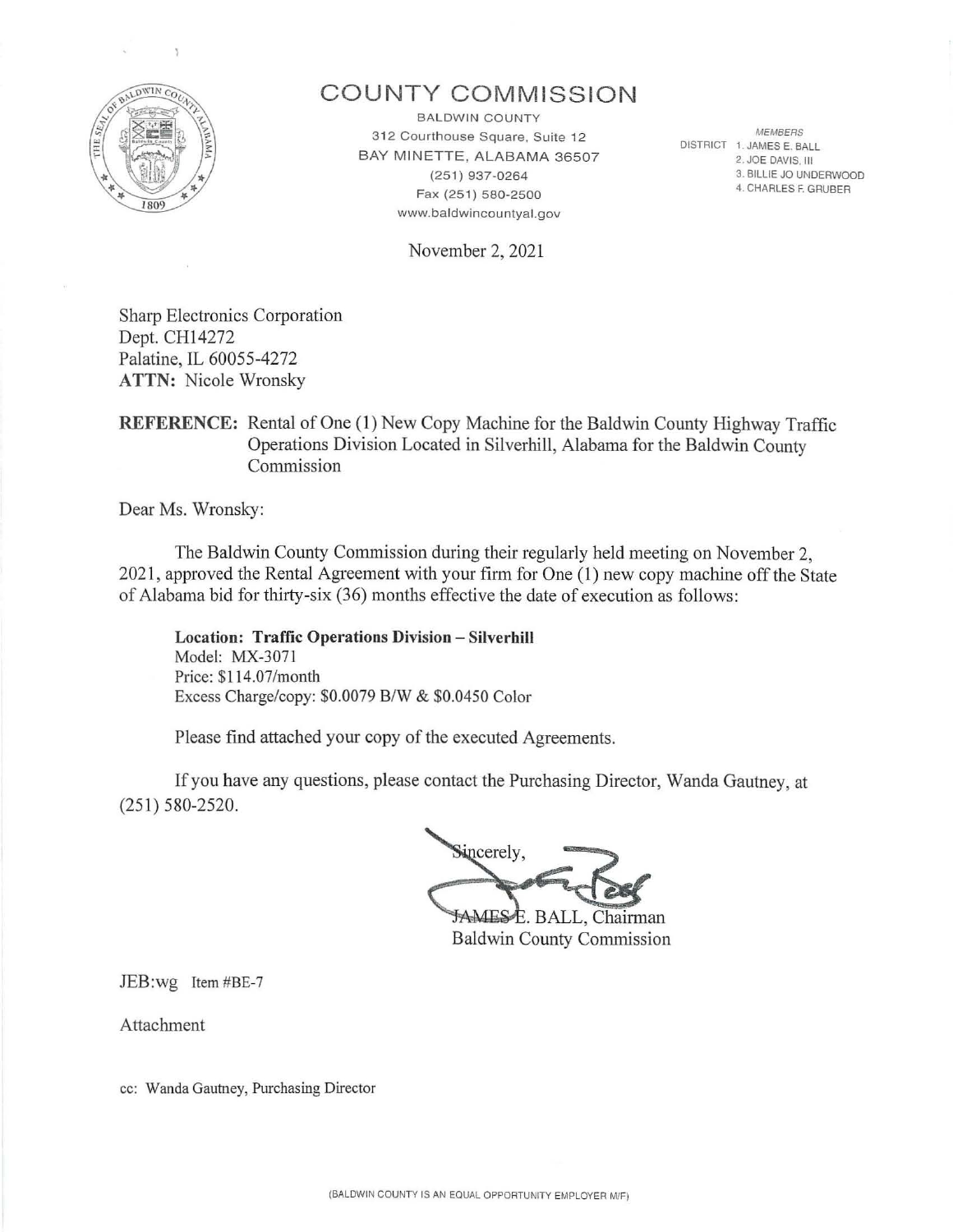Order#

**B324** 

# **Sharp Electronics Corporation**

Order Address: One Sharp Plaza Box Q, Mahwah, NJ 07495

Remit Address: Dept CH 14272, Palatine, IL 60055-4272

#### STATE CONTRACT RENTAL AGREEMENT

| <b>BILL TO:</b>                  | SHIP TO:                             |
|----------------------------------|--------------------------------------|
| <b>Baldwin County Commission</b> | Baldwin County Highway Dept          |
| 312 Courthouse Square Suite 11   | <b>Traffic Operations Downstairs</b> |
| Bay Minette, AL 36507            | 22300 West Blyd                      |
|                                  | Silverhill, AL 36576                 |
| TELEPHONE # 251-580-1911         | TELEPHONE # 251-348-0135             |
| Contact: Sherry Smith            | Contact: James Martin                |
| DATE                             | BEGINNING METER READ                 |

TERM: 3 YR. Agreement under the provisions of State of Alabama Contract #140603-AL-06

**RATE: Monthly** Copies<br>Included **Excess Charge**  $N/A$ Base Charge: \$114.07 Per Copy \$ 5.0079 B/W & \$.0450 Color

3 Yr Equip. Total \$4,106.52

Note: Per the terms and conditions of the AL contract, the applicable local usage tax has been added to the monthly payment

| <b>MFG</b>   | <b>MODEL</b> | SERIAL #                      | LOCATION | <b>METER</b> |
|--------------|--------------|-------------------------------|----------|--------------|
| <b>SHARP</b> | MX-3071      |                               |          |              |
|              | MX-DE25N     |                               |          |              |
|              | MX-TU16      |                               |          |              |
|              |              | <b>REPLACES S/N #85078568</b> |          |              |
|              |              |                               |          |              |
|              |              |                               |          |              |